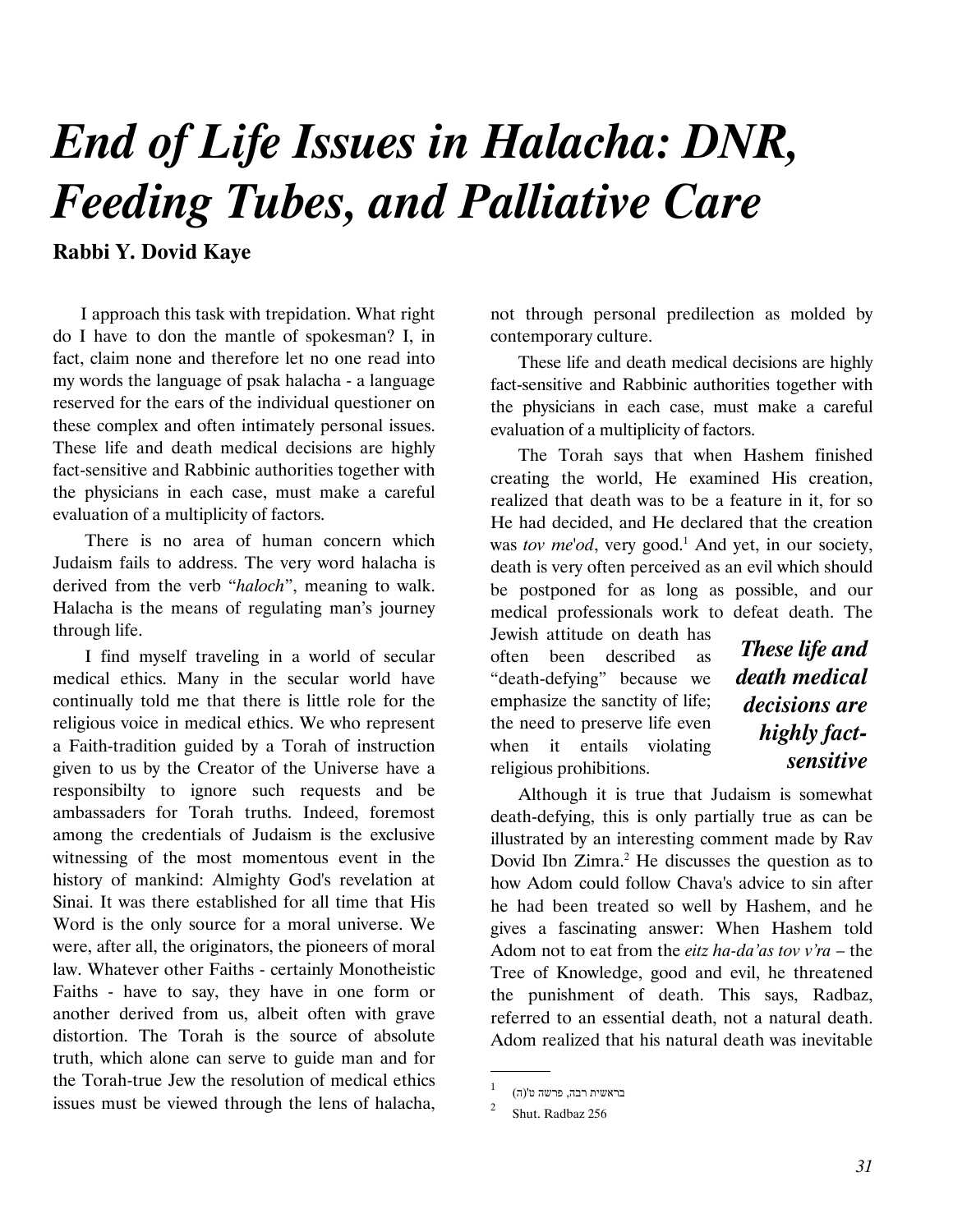for there was no reason for him to have thought himself immortal? He knew that there was an eitz ha-chaim in the garden but he did not know where it was. The snake's argument to Chava, which she conveyed to her husband, was that by eating of the eitz ha-da'as they could be like Hashem; eternal, understanding the difference between good and evil. Adom believed that if he ate from the this tree he

would gain the information as to where the eitz ha-chaim was. He could then eat from it and serve Hashem eternally like the angels. He reasoned that it would be satisfactory to transgress one sin and then repent, since in the final analysis, he would better be able to serve Hashem if he was immortal.

To seek immortality, as Adom did, may strike us as being a pious act, but it was rejected outright by Hashem. If He had wanted us to be deathless like the angels, He would have created us that way.

Most of us would like to die a quiet, dignified death. Anyone who works in a hospital knows that this reasonable wish is almost never fulfilled. The last rites of respirators, dialysis machines, nasogastric and gastrostomy tubes along with cardiopulmonary resuscitation and the nth round of chemotherapy may have their place, but they have changed death into a mechanized spectacle in which no sane person would like to be the main actor.

The halachic/ethical difficulties surrounding these issues arise from the tension between the obligation to save life and avoid the prohibition of r'tzicha, murder, while simultaneously not allowing human suffering. As life's only certainty, death is never more than a heartbeat away. Decisions about the end of life, such as whether to pursue aggressive care or withhold or withdraw life-sustaining treatments, require consideration of clinical factors in the context of other values.

Within the halachic tradition, the statement of a defendant is given unqualified authority even when contrary to his self-interest. Judgment is rendered against a person who accepts liability even if his confession is contradicted by the testimony of unimpeachable witnesses. This is so, however, only in dinei mamonos, monetary matters. In criminal cases, the halachic laws of evidence say that not only can an accused not be forced to testify against himself, but even should he confess, his testimony is ignored. Rav Dovid Ibn Zimra<sup>3</sup> explains a fundamental principle of Torah ethics by explaining why in matters where corporal or capital punishment can be meted out one's testimony is ignored. In monetary matters there

is no concern since a person may do with his money as he wishes. Self-incrimination that might lead to corporal or capital punishment is not allowed because "man's life is not his possession, but the possession of the Almighty." Since man lacks proprietary rights over his body he may not do anything to harm himself.

While it certainly true that every moment of life is intrinsically valuable and that preservation of life, even for a moment, is important enough to violate all the mitzvos, save three, this not to say that life must be preserved in any and all circumstances.<sup>4</sup> Patients near the end of life who may be suffering intractable pain are entitled to refuse treatment that is clearly medically futile or entails great suffering. Intractable pain without hope of recovery is far too burdensome to demand using modern medicine to prolong the dying process and may very well be beyond the Torah's license of v'rapo yi'rapei.

While the physician is uniquely qualified to diagnose illness and to access the probable prognosis and avenues of treatment, the decision to treat or not to treat is a value judgment, not a medical decision and for observant Jews involves consultation with Halachic experts.

Let me make some comments about palliative medicine, CPR vs. DNR and artificial nutrition and hydration.

The Study to Understand Prognosis and Preferences for Outcomes and Risks of Treatment ("SUPPORT"), $<sup>5</sup>$  an empirical study conducted over</sup>

.

32

The Jewish attitude on death has often been described as "death-defying"

<sup>3</sup> Mishnah Torah Sanhedrin 18:6

<sup>4</sup> See K'raina D'Iggarta 190

<sup>5</sup> See 274 JAMA 1591 (1995)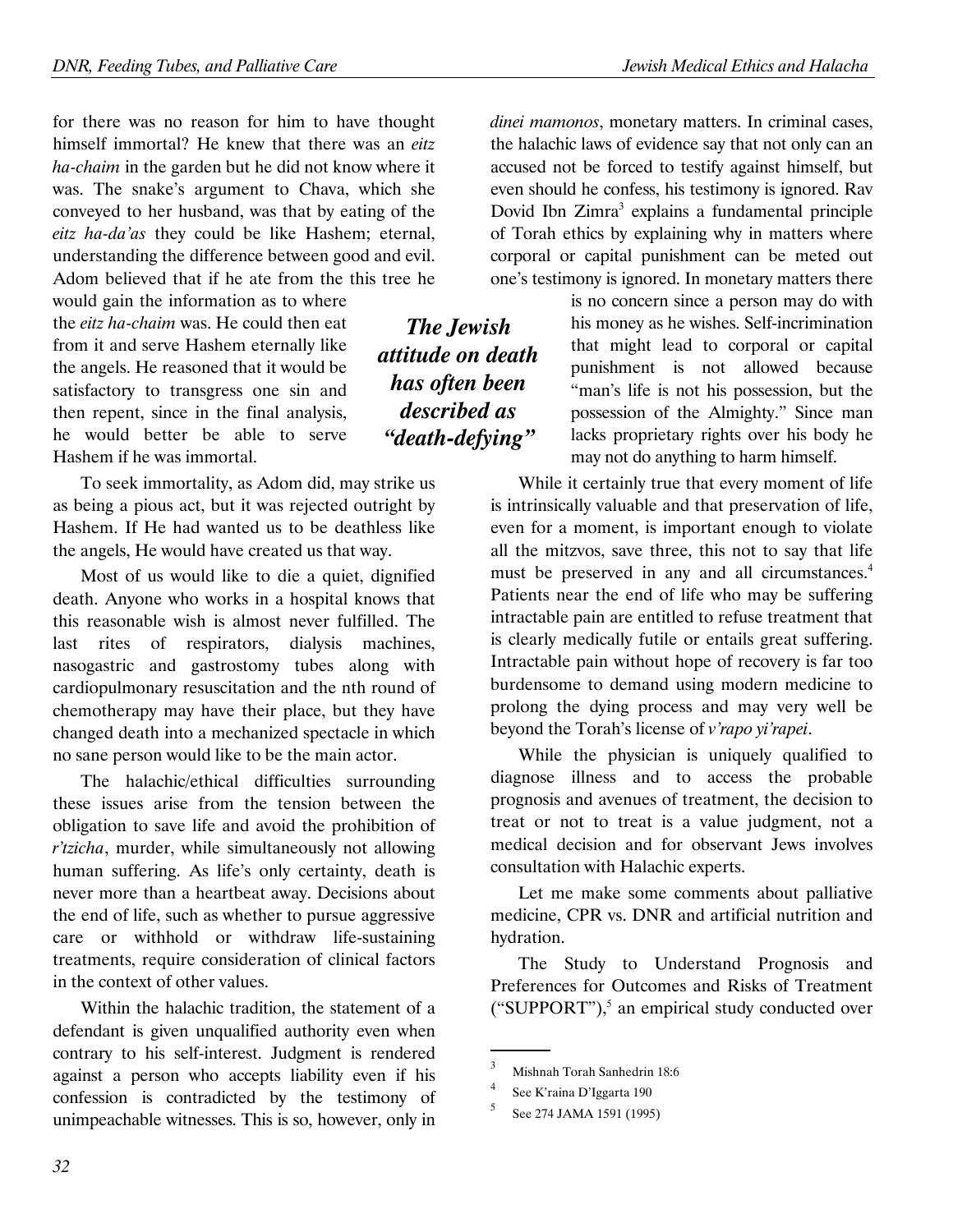a four-year period that involved 9,105 adult patients suffering from life-threatening illnesses and five university hospitals from around the country, determined that half of the study-patients who were conscious in their final days of life suffered severe pain. While palliation can and should always be an integral part of the entire spectrum of patient care, it stands alone as the care for the patient who has been diagnosed with an irreversibly deteriorating or terminal condition and for whom curative treatment is no longer the goal of care.

There are many misconceptions of the role that palliative care should play in a treatment plan. Because of its association with end-of-life care, palliative treatment is often viewed as just that. While many physicians have begun to recognize the need for the administration of palliative care throughout all stages of a painful medical condition, many are still of the belief that palliation is a recognition of failure – that it is an alternative, rather than a complement, to aggressive curative treatment.

The end stages of chronic, progressive diseases bring a host of difficult symptoms and causes of suffering. There are disease-mediated symptoms, such as pain, dyspnea, fatigue, and loss of mobility, and there are the accompanying emotional states, such as depression, anxiety, and a sense of uselessness. Of the many symptoms experienced by those at the end of life, pain is one of the most common and most feared. Pain is often undertreated, but with careful assessment and a comprehensive plan of care that addresses the various aspects of the patient's needs, pain can be controlled in the vast majority of cases.

All the members of a palliative care team play important roles in comprehensive pain management. Both physicians' and nurses' roles begin with assessment and continue throughout the development of a plan of care and its implementtation. Clinical pharmacists, social workers, and chaplains can often provide important essentials in helping patients optimize their quality of life, heal relationships, complete unfinished business, and find peace as they approach death.

Pain management can be accomplished through a variety of adjuvant therapies including palliative radiotherapy, acupuncture, hypnosis, and, most commonly, through the giving of drugs; in cases that involve severe pain, the administration of opioids – pain medications, like morphine, derived from opium, or synthesized to behave like opium derivatives.

Pain can usually be defined as nociceptive or neuropathic. Patients in the terminal stage of an

man's life is not his possession, but the possession of the Almighty

.

illness may often experience different mechanisms of pain operating simultaneously. It is important to differentiate among different types of pain because the type of treatment is largely dictated by the pain mechanism and its original source.<sup>6</sup> Nociceptive pain is

typically the result of a musculoskeletal or visceral injury or disease and includes somatic and visceral mechanisms.<sup>7</sup> Neuropathic pain is caused by lesions or physiologic changes in the nervous system, and it is characterized by hypersensitivity either in the damaged area or in the surrounding normal tissue. $8$ 

<sup>6</sup> In some conditions, pain appears to be caused by a complex mix of nociceptive and neuropathic factors. In these cases, an initial nervous system dysfunction or injury may trigger the neural release of inflammatory mediators and subsequent neurogenic inflammation.

<sup>7</sup> Primary afferent neurons receive nociceptive input from peripheral nociceptors. Nociceptors are activated in response to noxious stimuli, which can be thermal, chemical, or mechanical in character. Somatic pain is characterized by aching, throbbing, stabbing, and/or a sensation of pressure. Its source is skin, muscle, or bone. Visceral pain is characterized by gnawing, cramping, aching, sharp, and/or stabbing sensations, and its source is the internal organs. Nociceptive pain usually resolves when the initial tissue damage heals, and tends to respond well to treatment with antiinflammatory agents and opioids.

<sup>8</sup> The pain is often triggered by an injury or disease, but there may not be demonstrable damage to the nervous system other than the subjectively reported sensory disturbance of pain. The pain frequently has qualities of burning, numbness, tingling, touch sensitivity, sharp and shooting sensations (lancinating pain), or electric shocks. Persistent allodynia, which is pain resulting from a nonpainful stimulus, such as a light touch, is a common characteristic of neuropathic pain. Neuropathic pain tends to persist long after the initiating event has resolved. Neural inflammation can change the actual structure of neural organization so that stimuli that were once interpreted as touch become perceived as painful. Typical examples include painful diabetic neuropathy, HIV/AIDS neuropathy, postherpetic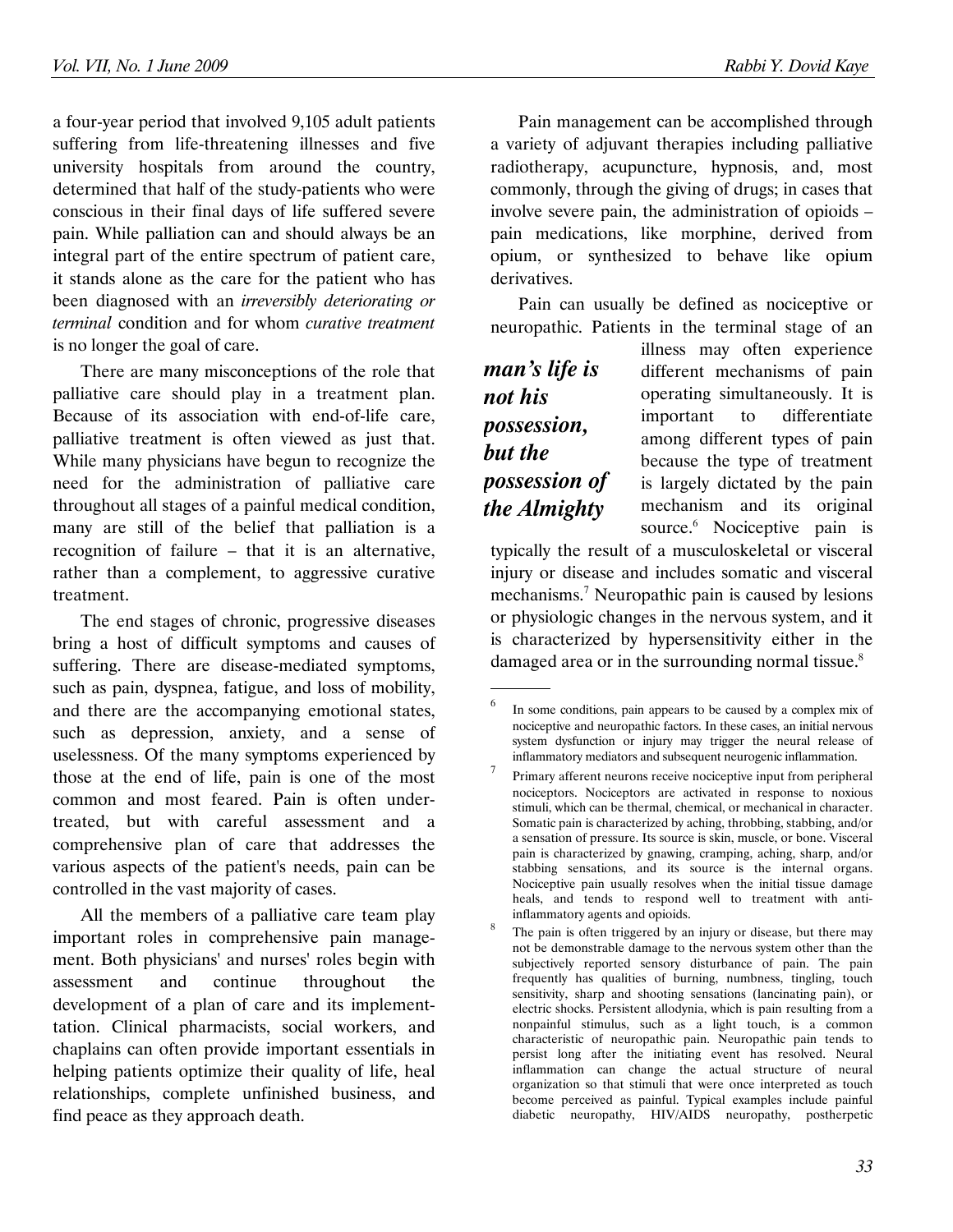There is significant evidence that inadequate pain relief hastens death by increasing physiologic stress, potentially diminishing immunocompetence, reducing mobility, increasing proclivities toward pneumonia and thromboembolism, and increasing the work of breathing and myocardial oxygen requirements. Pain may lead to spiritual despondency and significant decrease in emotional well-being because the individual's quality of life is impaired.

The Talmud<sup>9</sup> cites the verse "And he shall surely cause him to be healed" as the authority establishing permission to engage in the practice of medicine. Rambam basing himself on the interpretation of the Sifrei, $10$  quotes "and you shall restore it to him" as the source of this permission and

# Pain is often undertreated. **Inadequate** pain relief **hastens** death

obligation. Ramban $11$  says that in addition to treating illness, the obligation of the physician to treat a suffering patient is part of the mitzvah of "and you shall love your neighbor as yourself." Rav Dovid ibn Zimra<sup>12</sup> writes that one is obligated to come to the assistance of an individual in distress due to being weighed down by a burden because of the obligation to restore "the loss of his body" as well as the commandment "you shall not stand idly by the blood of your fellow." Relief of pain and suffering is thus mandated not only by the commandment to restore that which has been lost but also by the admonition not to "stand idly by the blood of your fellow."

Given the above, there exists an affirmative obligation to utilize opioid analgesics and other necessary medication in an attempt to relieve a patient's pain and suffering. Judaism believes that everything in creation was designed for a purpose. There is every reason to accept that these types of drugs were given to mankind for the specific purpose of controlling pain and discomfort.

Since halacha is concerned about the danger of actively hastening a person's death, many ethicallyminded physicians are worried that using opioid analgesics may do just that. But the medical literature has demonstrated that patients receiving chronic opioid therapy for the relief of pain develop tolerance to the respiratory depressant effects of these medications within a few days of initiating therapy.<sup>13</sup> Furthermore, studies demonstrate that when patients are on chronic opioid analgesics for pain, dosage increases of 50% or more are needed to treat breathlessness, another common symptom near the end of life. Additionally, such patients, when given opioids to treat their breathlessness, have improvement in symptoms and do not experience respiratory compromise or arrest.<sup>14</sup> Increasing the dose of morphine in the last week of life because of increased pain does not shorten patient survival.<sup>15</sup>

Failings in physician education have led to a phenomenon known as opiophobia – excessive concern about the addictive potential and side effects of narcotics. From early in their medical training, physicians are taught that narcotics cause respiratory depression, cardiovascular collapse and depressed levels of consciousness. This is completely accurate. However, it is necessary to differentiate those who turn to morphine for pain relief from

.

 <sup>.</sup> neuralgia, and cancer-induced as well as post-treatment cancer pain syndromes, such as postmastectomy syndrome and radiation and chemotherapy neuropathies.

<sup>9</sup> Baba Kamma 85a

<sup>10</sup> Commentary on Mishnah, Nedraim 4:4; Mishneh Torah Nedarim 6:8

<sup>11</sup> Toras HaAdam in Kol Kisvei 2:48

<sup>12</sup> Shut. Radvaz 2:628

<sup>13</sup> Hanks G, Chernys N: Opioid analgesic therapy. In: Doyle D, Hanks G, McDonald N (eds): Oxford Textbook of Palliative Medicine, 2nd ed. New York: Oxford University Press, 2001, pp. 331–355.

<sup>14</sup> Weinreb NJ, Kinzbrunner BM, Clark M: Pain management. In: Kinzbrunner BM, Weinreb NJ, Policzer J (eds): Twenty Common Problems in End-of-life Care. New York: McGraw Hill, 2001, pp. 91–145; Bruera E, MacEachern T, Ripamoni C, Hanson J: Subcutaneous morphine for dyspnea in cancer patients. Ann Intern Med 1993;119:906–907; Bruera E, Macmillan K, Pither J, MacDonald RN: Effects of morphine on the dyspnea of terminally ill cancer patients. J Pain Symptom Manage 1990;5:341–344.

<sup>15</sup> Bedell SE, Delbanco TL, Cook EF, Epstein FH: Survival after cardiopulmonary resuscitation in the hospital N Engl J Med 1983;309:569–576; Murphy DJ, Murray AM, Robinson BE, Campion EW: Outcomes of cardiopulmonary resuscitation in the elderly. Ann Intern Med 1989;111:199–205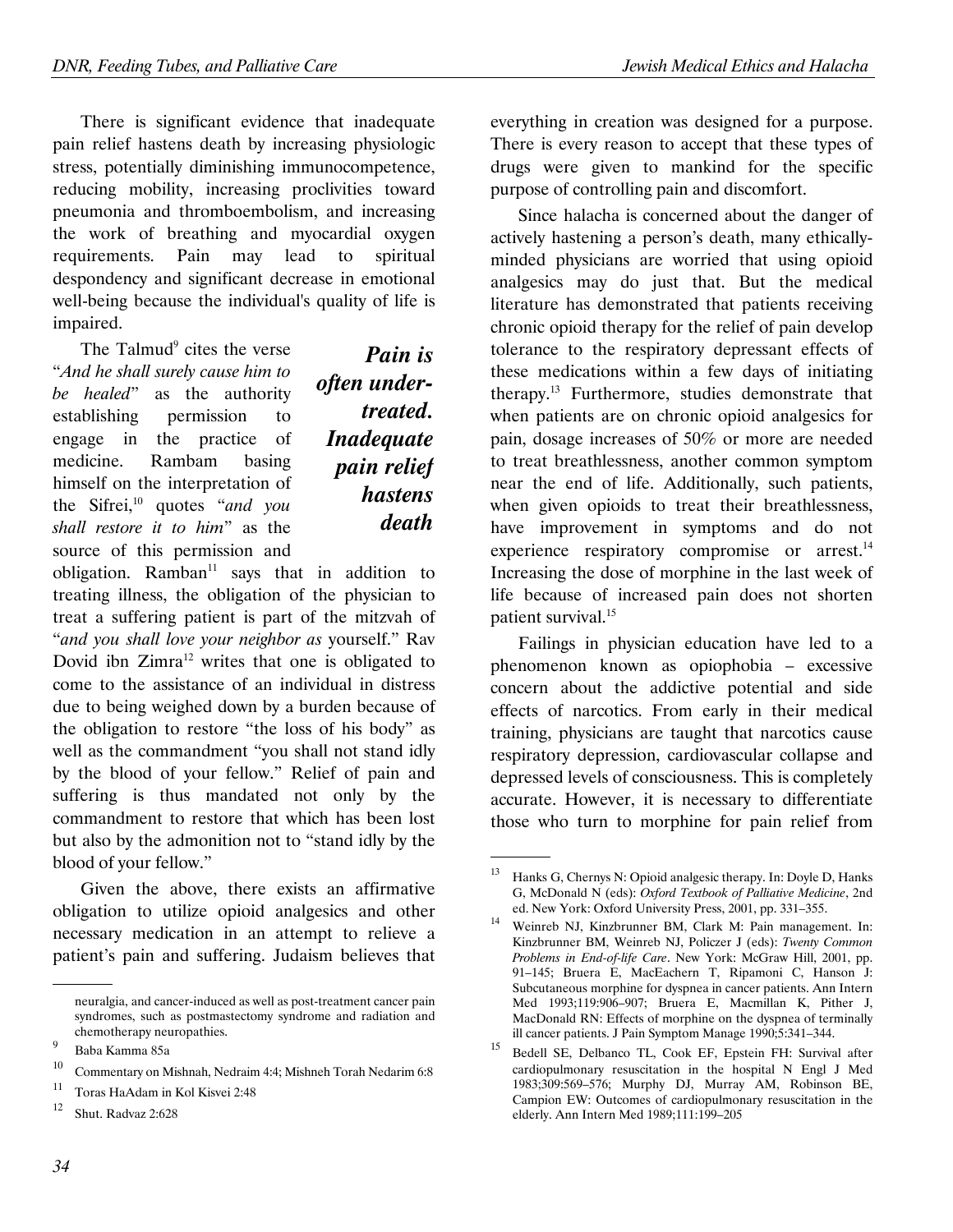those who do so for recreational purposes. The likelihood of these side effects occurring when morphine is used for the relief of pain is  $low,^{16}$  and when these side effects do manifest, they are often easy to control. In contrast to pain-free morphine users, a patient with cancer pain can tolerate enormous doses of morphine without a negative effect on respiratory effort.<sup>17</sup> Therefore, there is no evidence that treating patients with the necessary therapeutic doses of opioid analgesic

to relieve pain results in the hastening of death, and Jewish law fully supports appropriate treatment for the relief of pain without concern for respiratory compromise. Having been involved with this issue for many years and speaking with experts in palliative

medicine, I have never heard of a single case of a death of a patient as a result of pain palliation – unless the death was intended or the medication not titrated properly.

The rule with regard to how much money a person must expend in order to avoid transgression is that a person is obligated to expend 20% of his net worth, but not more, in order to fulfill, or to avoid transgressing, a Mitzvas Aseh but is obligated to expend even kol mamono - his entire fortune in order to avoid transgressing a *Lo Ta'aseh*.<sup>18</sup> Many Poskim are of the opinion that a person is not obligated to use kol mamono - his entire fortune to preserve life.<sup>19</sup> A person in intractable pain would likely be willing surrender his entire fortune in order to rid himself of pain. Since a person need not spend more than his entire fortune in order to preserve his life, he need

.

not accept pain either. As recorded in Sefer Daniel, Nevuchadnetzar of Babylonia constructed a golden statue and gave Shadrach (Chanania), Maishach (Mishael) and Avaid (Azariah) an ultimatum: bow to it or be thrown into a fiery furnace. The Talmud<sup>20</sup> declares that had they been subjected to torture rather than immediate death, they would have succumbed. Shitah Mekubetzes quotes an anonymous source who says that there is no

> obligation to sacrifice more than one's life and since sustained torture (and intractable pain) represents a sacrifice greater than martyrdom, no requirement exists to do so.

It is fundamental to our understanding of the role of

mankind that we utilize the "laws of medicine" (refu'ah biduka u'minusa) for the benefit of mankind.<sup>21</sup> (This is true on Shabbos as well where pikuach nefesh, life-threatening situations allow and mandate overriding otherwise prohibited activities. Such permission exists only with regard to known therapeutic efficacy based on "natural law" not the supernatural or the miraculous).<sup>22</sup> Intractable pain without hope of cure is a reason for non-treatment even when treatment is easily available. The benefits to be achieved are not worth the risk since the price to be paid is an unacceptable pain-filled life. As Rav Moshe Sternbuch<sup>23</sup> succinctly says: "We do not find any obligation for a person in intractable pain to remain so even though there will be no improvement in his condition." Of course, if a person chooses to continue a treatment that prolongs his pain, he is entitled the full support of the health-care providers taking care of him. $24$ 

.

## a patient with cancer pain can tolerate enormous doses of morphine without a negative effect on respiratory effort

<sup>16</sup> See Pellegrino, Emerging Ethical Issues in Palliative Care, 29 JAMA 1521 (1998)

<sup>17</sup> See Hugh McIntosh, Cancer Pain Management Receives Increased Attention, 83 J. NAT'L CANCER INST. 748, 749 (1991) ("Respiratory depression, even with chronic morphine use, is a rare problem."); Henry McQuay, Opioids in Pain Management, 353 LANCET 2229, 2229 (1999) ("respiratory depression is kept to a minimum when appropriate regular doses of opioid are given to patients with chronic pain"). One explanation for this is that pain stimulates the respiratory center, thereby serving to counterbalance the respiratory depressant potential of the opioid.

<sup>18</sup> Rama O.C. 656:1; Rama Y.D. 157:1

<sup>19</sup> e.g., Ciddushei Rabbe Akiva Eiger Y.D. 157:1; Shut. Chavas Yair 134

<sup>20</sup> Kesubos 33b

<sup>&</sup>lt;sup>21</sup> The obligation of *v'chivsu'a* as well as *l'ovda u-lishamra* 

<sup>&</sup>lt;sup>22</sup> See Shut. Maharsham 3:225(end); Shut. U'Bacharta B'Chaim 87; Shut. Tuv Taam V'Da'as 239; Rambam Yoma 8:6, Shabbos 6:10; Shut. Radbaz 1436; Ibid. Lishonos HaRambam 1526; Birkei Yosef O.C. 301:6

<sup>&</sup>lt;sup>23</sup> Teshuvos V'Hanhagos 859<br><sup>24</sup> SL v Ludwig 2014

<sup>24</sup> Shut. Igros Moshe C.M. 2:74-2; Shut. Titz Eliezer 13:87; Shut. Minchads Shlomo 2:82; Ibid. 82-4; Ateres Sholom Vol. 7 p. 112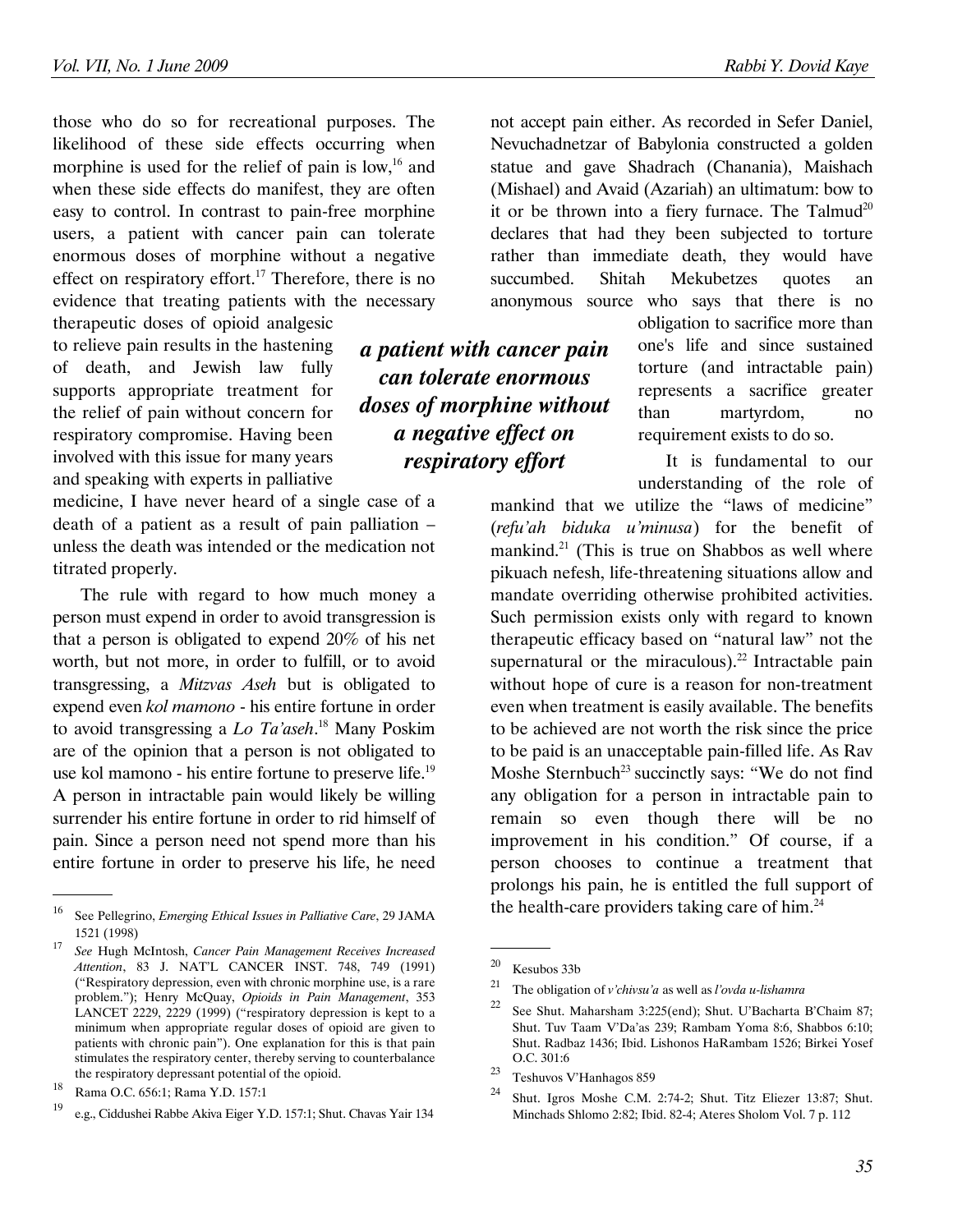\* \* \* \* \* \* \* \* \* \*

Cardiopulmonary resuscitation, originally developed to help people who experience a cardiac arrest from heart attack, drowning or electrocution, has become the universal standard of practice.

There have been many developments in the understanding of CPR (Cardiopulmonary resuscitation) since it was first described as a beneficial and life-saving treatment for cardiac arrest more than 40 years ago. It is only in the last decade or so that the poor outcomes of CPR in certain patient populations have been recognized. This has resulted in the acceptance of the DNR order, which, as an advance directive, allows patients or families to forgo future attempts at CPR. This process is now embedded in the concept of respecting patient autonomy by allowing competent individuals or their surrogates to refuse the potentially lifesaving therapy of CPR.

Cardiopulmonary resuscitation, when successful, restores heart beat and breathing. It is assumed that by restoring cardiac and pulmonary function it may be possible to prevent what would otherwise be imminent death. The process assumes that the underlying condition that precipitated the arrest is potentially reversible; otherwise the activity would be clinically futile. In the appropriate situation, in which the cardiac arrest itself is an aberration in cardiac electrophysiological function or part of a self-limiting condition (such as an acute myocardial infarction), CPR may return the heart to a selfsustainable rhythm and cardiac output, without irreversible damage to other vital organs.

In the geriatric long-term care population, the heart stoppage itself is often the final common pathway to death following the lethal deterioration of other organ systems. The heart rhythm and cardiac output is usually not capable of being permanently restored. In such situations, CPR serves no clinical purpose.

The success of CPR depends on the patient's overall medical condition. Age alone does not determine whether CPR will be successful, although illnesses and frailties that go along with age often

make CPR less successful. When patients are seriously ill or terminally ill, CPR may not work or may only work partially, leaving the patient braindamaged or in a worse medical state than before the heart stopped. The patient may be alive, but will be

sustained torture (and intractable pain) represents a sacrifice greater than martyrdom

.

connected to a ventilator or be left with neurological damage as a result of the time that has lapsed without blood supply to the brain.

Many people have an exaggerated perception regarding the success of CPR. The medical literature suggests that, in general, CPR as a procedure is not very

successful.<sup>25</sup> It is reported that only about 15% of all patients who receive CPR survive to hospital discharge, with the rate of survival varying by location, from a high of 39% for a selected group of cardiac patients who have sustained a witnessed arrest in a monitored setting, to a survival rate of less than 1% for patients who have an out-ofhospital and/or unwitnessed arrest.<sup>26</sup> Because chronically ill elderly patients who require CPR have a less than 5% chance of surviving to hospital discharge, one can infer an even lower success in terminally ill patients, many of whom are in more advanced stages of the same chronic illnesses.

CPR is often harmful, increasing pain and suffering in the few terminally ill patients who might survive the procedure. Autopsy studies have demonstrated significant traumatic injury following CPR, including rib and sternal fractures, mediastinal hematomas, aspiration pneumonia, epicardial hemorrhage, and other injuries to various cardiac and

<sup>25</sup> Diem SJ, Lantos JD, Tulsky JA: Cardiopulmonary resuscitation on television. Miracles and misinformation. N Engl J Med 1996;344:1578–1582; Von Gunten CF, Weissman DE: Discussing do-not-resuscitate orders in the hospital setting: Part 2. J Palliat Med 2002;5:417–418.

<sup>26</sup> Bedell SE, Delbanco TL, Cook EF, Epstein FH: Survival after cardiopulmonary resuscitation in the hospital N Engl J Med 1983;309:569–576; Murphy DJ, Murray AM, Robinson BE, Campion EW: Outcomes of cardiopulmonary resuscitation in the elderly. Ann Intern Med 1989;111:199–205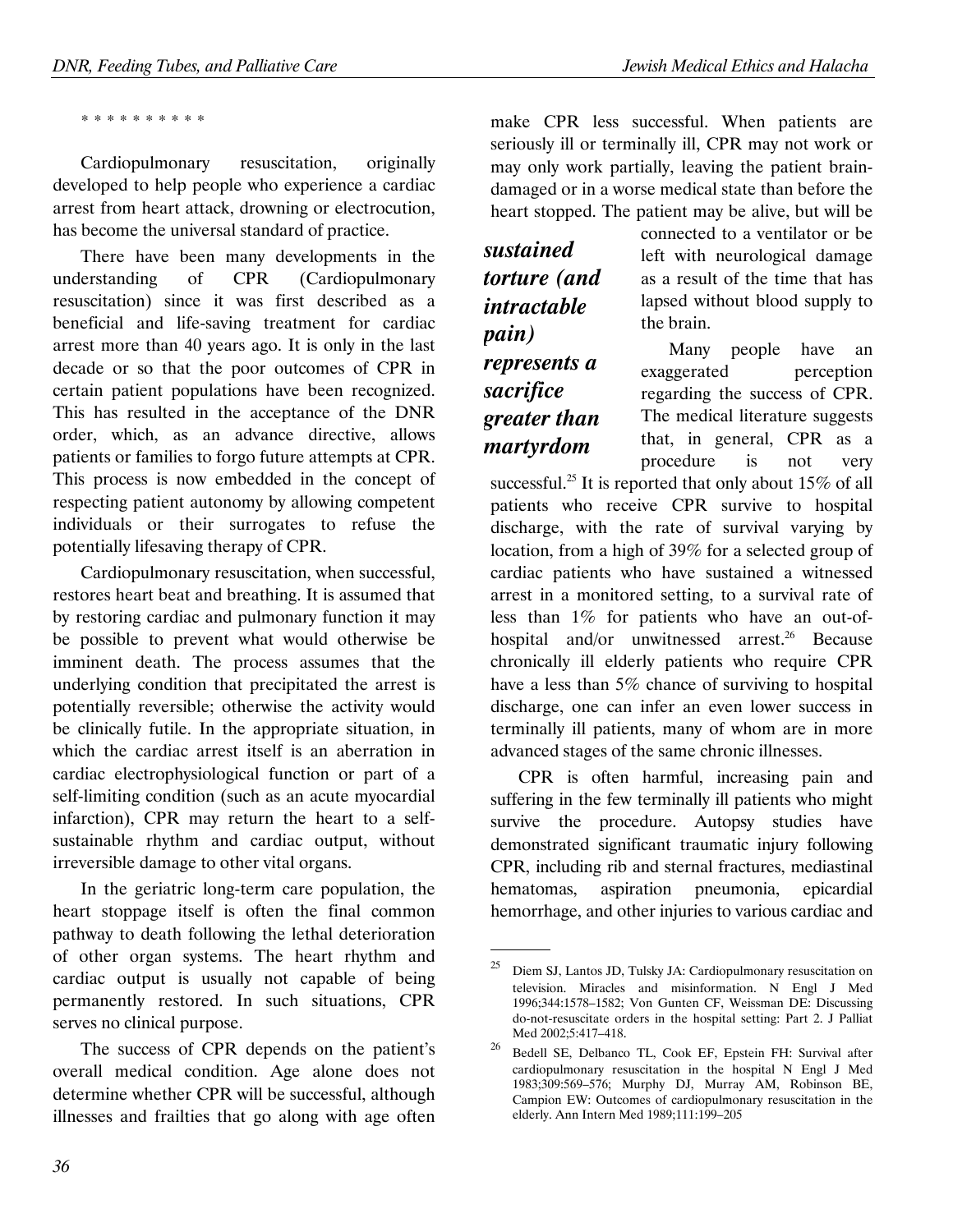respiratory structures in the chest. An as indicated above, patients who survive CPR often are left with severe and irreversible neurologic deficits as well.

Assessing all the evidence, CPR is not beneficial for patients who are near the end-of-life and may be harmful. From a halachic perspective therefore, CPR may be withheld from or refused by Jewish patients who are terminally ill or at the end of life where

agreement exists that there is no clinical value to the procedure.

\* \* \* \* \* \* \* \* \* \*

Feeding an incompetent, demented geriatric patient is a common challenge that raises complex questions on a daily basis. Since eating is such a basic component of life, losing the ability to do so is a major blow to one's integrity. The result of this inability is a combination of medical problems such as malnutrition and aspiration, as well as psychological problems. The decision to stop nutritional support is almost inconceivable. When deglutition is abnormal, one loses the ability to swallow, tube feeding is needed and several options exist: nasogastric tube is the simplest to insert, but may be uncomfortable for the patient; it is easily removed, but it may be associated with increased risk of aspiration. More invasive techniques include the insertion of a gastric or a jejunal feeding tube. The main advantage of these is the ease of use coupled with the relative comfort of the patient. With the introduction of percutaneous endoscopic gastrostomy (PEG), the insertion of a gastric tube without the need for a surgical procedure became a very attractive option to provide feeding when the oral route is no longer effective.

In Cruzan v. Director, Missouri Department of Health, $27$  the U.S. Supreme court ruled that nutrition and hydration were medical interventions and as such could be withdrawn. Jewish medical

.

but physicians have a responsibility to make sure that the food and fluid provided do not cause the patient harm and/or discomfort

ethics does not make distinctions between "natural" and "artificial". Rambam<sup>28</sup> writes that the Almighty

> provides for all the needs of mankind. He causes man to seek bread for food and in a similar manner He allows for the discovery of medicines and technology so as to benefit mankind. Hydration and nutritional support are thus ruled by most Poskim to be basic care rather then medical interventions. A mitzi'us question, however exists as it

relates to end-of-life treatment. As opposed to stroke and PVS patients, hydration and nutritional support for patients near the end of life raises significant medical questions as to whether or not these forms of care are indeed beneficial and whether or not there is risk of harm. I would like to specifically mention the case of patients suffering dementia and Alzheimer's disease.<sup>29</sup>

Dementia is a fatal neurological disorder involving progressive loss of memory, judgment, language, and other aspects of cognition, and results in death within a decade of diagnosis. In its most advanced stage, the affected individual loses the capacity to communicate or to help with personal care and suffers from severe memory loss.

Several distinct factors conspire to create nutritional problems among demented patients. Those in the end stages of dementia are unable to eat for various reasons such as indifference to food, refusal of food, or failure to manage the food bolus properly once it is in the mouth. Demented patients who stop eating become malnourished rapidly. It is very common to see such individuals recommended for artificial nutrition and hydration. This is done

.

<sup>27</sup> 497 US 261 (1990)

<sup>28</sup> Pirush HaMishnayos to Psachim 55a

What I write here should not be confused with this issue as it relates to other patients. For example, in the now-famous case of Terri Schiavo who was in a Persistent Vegetative State (PVS), I was against removal of her feeding tube. All her bodily functions were essentially normal, but she lacked the ability to "meaningfully" interact with the outside world. Her impairment was cognitive and halacha does not recognize any less of a right to treatment for one who is cognitively impaired. It could very well be that the removal of her feeding tube constituted murder.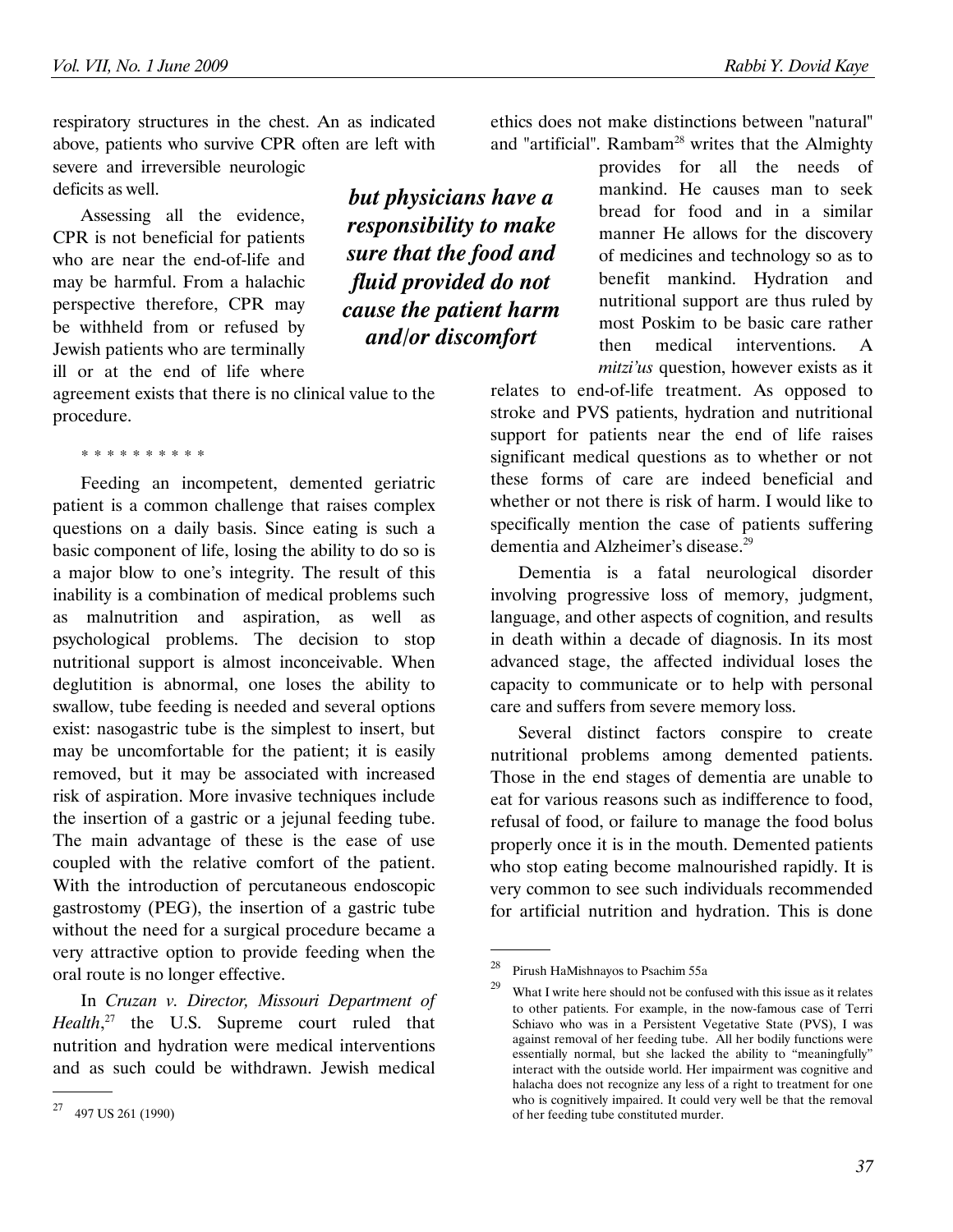with the justification that it improves nutrition, maintains skin integrity by enhanced protein intake, prevents aspiration pneumonia, minimizes suffering, improves functional status, and extends life. However, the literature does not support these claims.<sup>30</sup> Indeed, mortality among hospitalized patients during the first month following PEG insertion is high, ranging from 20% to  $60\%$ .<sup>31</sup>

In a study reported in the Journal of the Israel *Medical Association*,<sup>32</sup> despite the vast clinical evidence that there is no benefit in performing PEG in demented older patients, most of the referring physicians in the study recommended PEG because they believed it would prevent aspiration and improve quality of life. The majority of gastroenterologists, however, did not believe this to be true.

Review of the medical literature examining the benefits of artificial nutritional support by feeding tube (either via a nasogastric tube or a gastrostomy tube) in patients with advanced dementia (who may or may not be terminally ill) has shown:

1. No reduction in risk of aspiration pneumonia. $33$ 

.

- 2. No improvement in clinical markers of nutrition.
- 3. No improvement in patient survival.
- 4. No improvement in, or prevention of, decubitus ulcers.
- 5. No reduction in infection risk.
- 6. No improvement in functional status or slowing of decline.
- 7. No improvement in patient comfort.<sup>34</sup>

On a practical level – halacha l'ma'aseh patients who are terminally ill should be provided food and fluid, but physicians have a responsibility to make sure that the food and fluid provided (or the method by which they are provided) do not cause the patient harm and/or discomfort. If a competent

Hydration and nutritional support are thus ruled by most Poskim to be basic care rather then medical

patient refuses nutrition or hydration after attempts have been made to convince him or her to accept the supportive care, the patient's wishes must be respected.<sup>35</sup> In situations where the physician believes that the food or fluid is of no benefit and/or harmful to a patient near the end of life, such as in those with dementia, the specific circumstances of the patient should be discussed with a Rav knowledgeable in this subject, because there may be situations where even the provision of artificial nutritional support and hydration can be avoided. The initiation of artificial hydration and nutrition should certainly not occur if it is determined that the patient is a gosses.

<sup>30</sup> Finucane TE, Christmas C, Travis K: Tube feedings in patients with dementia: A review of the evidence JAMA 1999;282:1365–1370; Gillick M: Sounding board: Rethinking the role of tube feeding in patients with advanced demential. N Engl J Med 2000;342:206–210; Dharmarajan TS, Unnikrishnan D, Pitchumoni CS. Percutaneous endoscopic gastrostomy and outcome in dementia. Am J Gastroenterol 2001;96:2556–63.

<sup>31</sup> Meier DE, Ahronheim JC, Morris J Baskin-Lyons S, Morrison S. High short-term mortality in hospitalized patients with advanced dementia: lack of benefit of tube feeding. Arch Intern Med 2001; 161:594–9; Abuksis G, Mor M, Segal N, et al. Percutaneous endoscopic gastrostomy: high mortality rates in hospitalized patients. Am J Gastroenterol 2000;95:128–32; Lang A, Bardan E, Chowers Y, et al. Risk factors for mortality in patients undergoung percutaneous endoscopic gastrostomy. Endoscopy 2004;36:522–6; Abuksis G, Mor M, Plaut S, Fraser G, Niv Y. Outcome of percutaneous endoscopic gastrostomy (PEG): comparison of two policies in a 4-year experience. Clin Nutr 2004;23:341–6.

<sup>&</sup>lt;sup>32</sup> IMAJ 2007; 9:839-842

<sup>33</sup> One study (J Am Geriatr Soc 1990; 38:1195-8) involving 104 severely demented nursing home patients found that patients with feeding tubes experienced significantly more episodes of aspiration pneumonia (58%) than the patients without feeding tubes (17%). Investigators also compared the incidence of aspiration between patients with jejunostomy tubes and those with gastrostomy tubes. A meta-analysis (Arch Phys Med Rehabil 1990; 71:46-53) of 45 studies between 1978 and 1989 with a total of 2,976 gastric tubes and 386 jejunal tubes found that aspiration rates were highly variable across different patient populations and studies and that

 <sup>.</sup> there were thus no data to demonstrate decreased risk of aspiration at one tube site compared with the other. The continued risk of aspiration despite feeding tube placement may result from continued reflux of gastric contents and aspiration of oropharyngeal secretions (See Ann Intern Med 1995; 122:179-86).

<sup>34</sup> Finucane TE, Christmas C, Travis K: Tube feedings in patients with dementia: A review of the evidence JAMA 1999;282:1365–1370; Gillick M: Sounding board: Rethinking the role of tube feeding in patients with advanced demential. N Engl J Med 2000;342:206–210.

<sup>35</sup> Shut. Igros Moshe C.M. 2:74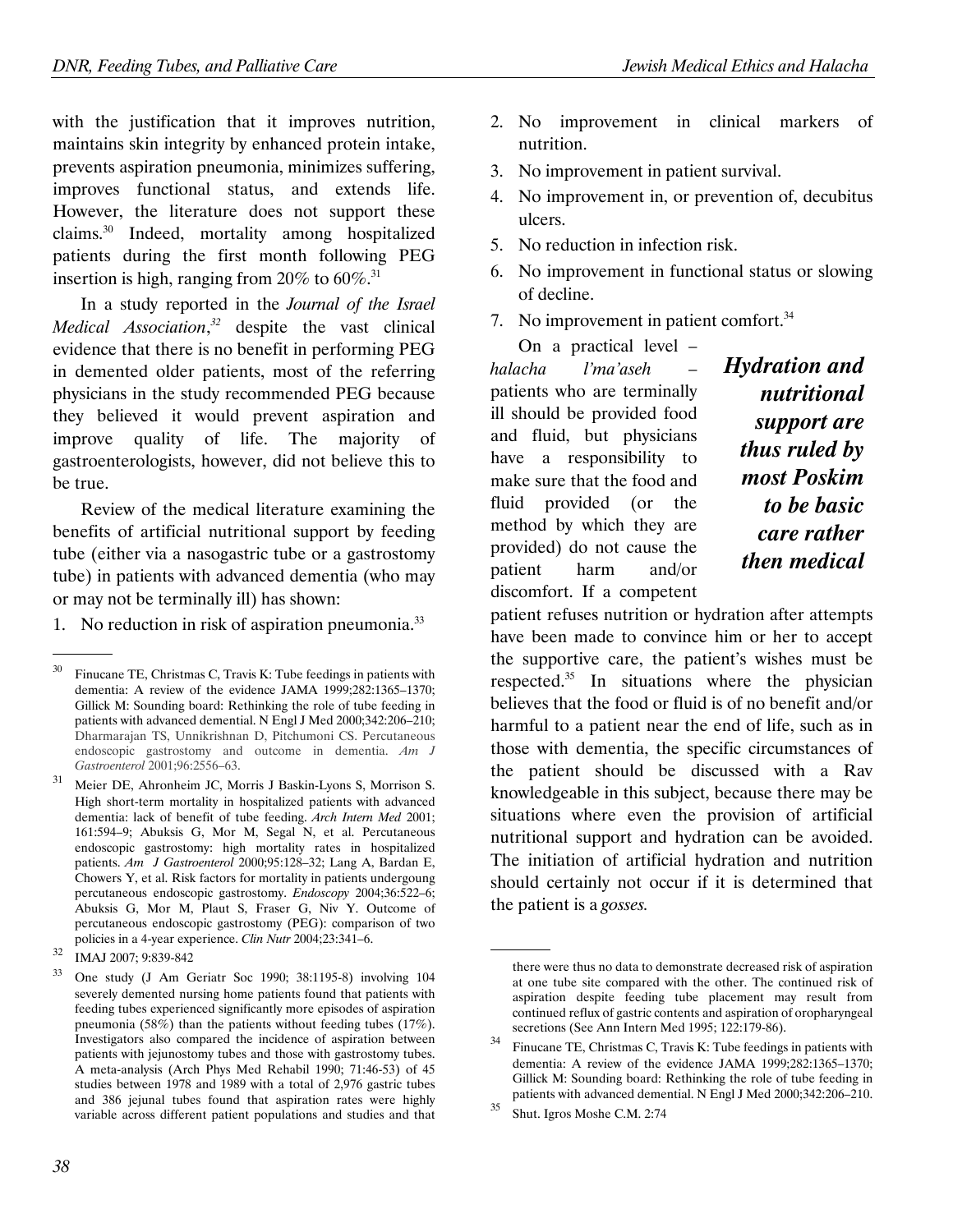## Editor's note:

Unfortunately the literature quoted with respect to artificial feeding of the demented patient is, for the most part, far from conclusive and is often misleading.Let me make a few preliminary points:

1. No patient can live without nutrition or hydration, so that a decision not to feed a patient or to remove the only source of nutrition is a death sentence, with all of its consequences.

2. If it is possible to feed a patient orally, even with much investment of time and effort, this is preferable to tube or enteral feeding. And, as pointed out by my colleague Alan Jotkowitz (1), such time- and effort- consuming feeding by a child of a patient is part of the requirement of kibbud av va'em

3.There has not to my knowledge ever been published a randomized control study in which patients who were candidates for possible tube feeding were divided into two groups, one tube fed and one not, comparing the two groups . Thus the generalizations repeated over and over again by individuals like Finucane and Gillick, decrying enteral feeding in terminal dementia, are not supported by adequate evidence. Criticism of their conclusions has been published by several authors, including myself (2,3,4,5).

Since Finucane's articles, in which he reviewed the literature betwwen 1996 and 1999, are quoted over and over again, and are regarded as definitive, I will analyse briefly his interpretation of some of the quoted data and indicate the serious errors.

Callahan (6) et al attempted to study 150 patients who had percutaneous endoscopic gastrostomy (PEG) feedings performed .They write that among patients surviving 60 days or more" at least 70% had no significant improvement in functional, nutritional, or subjective health status". Finucane wrote an editorial (7) commenting on the article, and he states "mortality rates were very high". But the high death rates were probably unrelated to the PEG, because a large percentage of the patients selected for PEG died even before they could be included in the study.These were very sick patients to begin with. Finucane writes further, "only a minority of patients showed any measurable improvement. Functional status, serum albumin, and weight were better at follow-up in very few patients" But the actual data in the paper showed that 30% had a significant improvement in serum albumin, and only 5% had a deterioration in serum albumin. Is 30% considere "very few"? But more important, PEG maintained nutritional and functional status in the overwhelming majority of

the patients, in essence keeping them alive.The value of prolonging life itself is given very little attention in the discussion, in contrast to its major importance in the Jewish tradition. Were these patients not to have been fed at all they certainly would have progressed rapidly to their demise.

Finucane describes the "horrible mortality" of PEG tube feeding and comments pejoratively that a "surgical procedure with these mortality figures would probably not be done more than 100,00 times a year" He further suggests that families be told, "If the PEG is placed there is a very high chance that he/she will die soon". This, to my mind, is grossly misleading, because the population in whom these procedures were done were desperately ill before the PEG placement, and in all likelihood they did not die because of the PEG, but rather with a PEG, and perhaps in spite of a PEG.

There are several reports in the literature which clearly contradict the dire prospects described by Finucane and by Gillick. Lindemann from Germany (8) reports that more than half his demented patients in whom PEG had been placed lived longer than six months.He suggests that one should consder placing the PEG at an earlier stage in the dementia. Shapiro and Friedmann(9) describe their own experience with demented patients in several nursing homes in Jerusalem. They report that 43% o00f the patients were still alive after 2 years and 31% were alive 3 years after PEG insertion. Their experience coincides with the data reported by Peck et al (10), that the terminal stage of dementia may be prolonged for months or even years if supportive care such as artificial nutrition is provided. Similarly van Dijk and Sonnenblick(3) tell of their extensive experience in which such patients survive for years.

Of course PEG has complications, as does any procedure, and in each case there needs to be a careful evaluation of the potential benefits versus the problems of any course of therapy. But good ethics must be based on correct facts, and unfortunately the literature on the subject has been seriously biased, leading to conclusions which are clinically as well as ethically unsound, certainly as evaluated from a halachic point of view.

- 1. Jotkowitz A Clarfield AM Glick S. The care of patients with dementia:a modern Jewish ethical perspective. JAGS 2005:53, 881-884
- 2. Kunin J Withholding artificial feeding from the severely demented:merciful or immoral?Contrast between secular and Jewish perspectives J. Med Ethics 2003:29, 208-212
- 3. van Dijk Y Sonnenblick M Letter to the Editor IMAJ 2006:8, 894-895
- 4. Glick S More caution about tube feeding JAGS 2001:49,1128